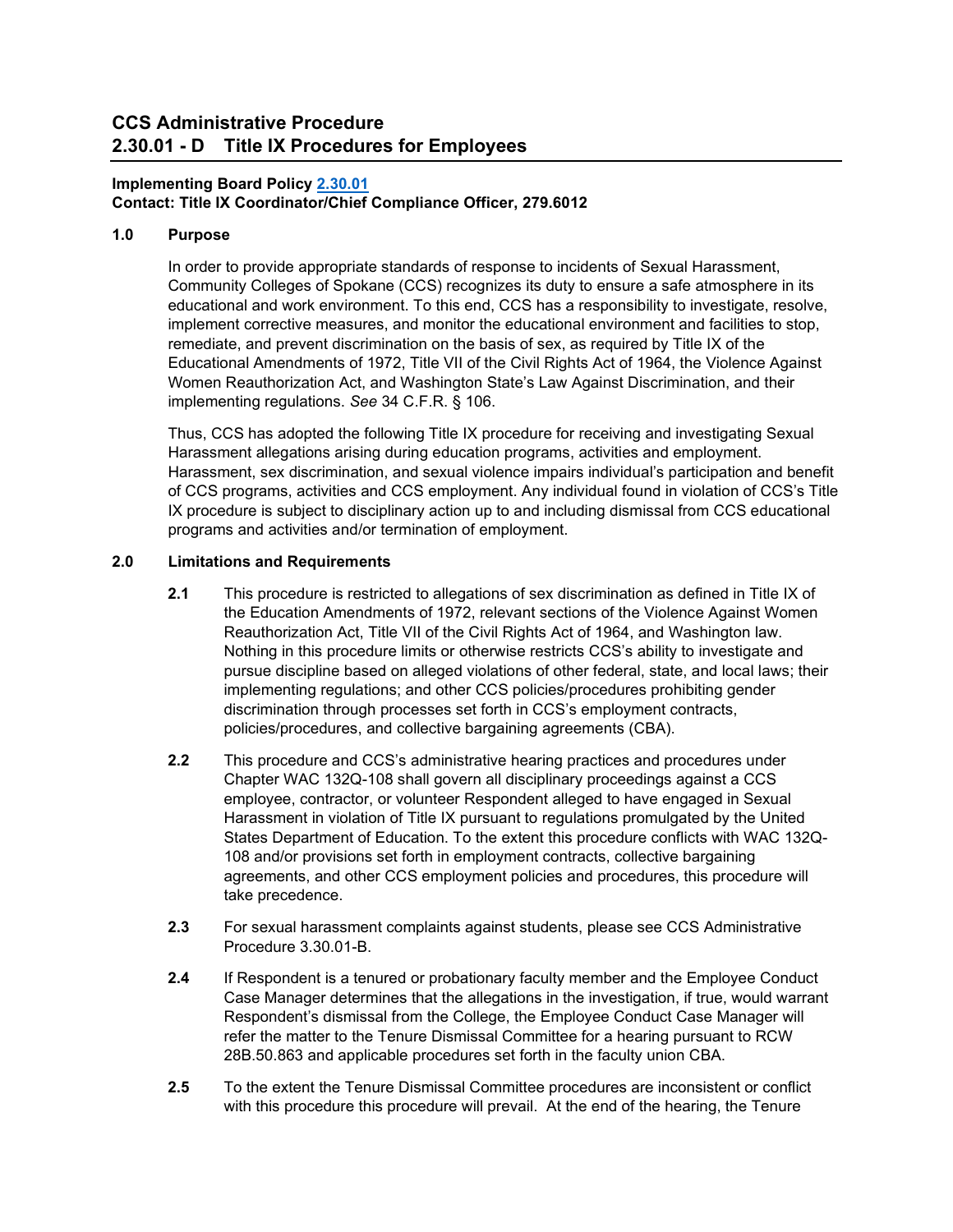Dismissal Committee will issue a recommendation consistent with the provisions set forth in Article 12 of the faculty Master Contract. The Complainant shall have the same right to appear and participate in the proceedings as the Respondent, including the right to present their position on the recommendation to the appropriate tenure dismissal Presiding Officer before final action is taken.

**2.6** Please refer to Article 12 Section 6 of the CBA regarding the tenure dismissal process including advisor selection and the right to appeal.

## **3.0 Definitions**

- **3.1** Actual Knowledge: means notice of Sexual Harassment or allegations of Sexual Harassment to CCS's Title IX Coordinator or any official of CCS who has authority to institute corrective measures on behalf of CCS.
- **3.2** Appeals Officer: is responsible for determining whether the grounds for appeal have merit, provides the rationale for this conclusion, and states whether the disciplinary sanctions and conditions imposed, if any, in the Initial Order are affirmed, vacated, or amended, and, if amended, sets forth the new disciplinary sanctions and conditions.
- **3.3** Complainant: means an individual who is alleged to be the victim of conduct that could constitute Sexual Harassment.
- **3.4** Consent: means knowing, voluntary, and clear permission by word or action, to engage in mutually agreed upon sexual activity. Each Party has the responsibility to make certain that the other has consented before engaging in the activity. For Consent to be valid, there must be at the time of the act of sexual intercourse or sexual contact actual words or conduct indicating freely given agreement to have sexual intercourse or sexual contact.
	- 3.4.1 A person cannot Consent if they are unable to understand what is happening or are disoriented, helpless, asleep, or unconscious for any reason, including due to alcohol or other drugs. An individual who engages in sexual activity when the individual knows, or should know, that the other person is physically or mentally incapacitated has engaged in nonconsensual conduct.
	- 3.4.2 Intoxication is not a defense against allegations that an individual has engaged in nonconsensual sexual conduct.
- **3.5** Education Program or Activity: includes locations, events, or circumstances over which CCS exercised substantial control over both the Respondent and the context in which the alleged Sexual Harassment occurred. It includes conduct during the course of employment and conduct that occurs in any building owned or controlled by a student organization officially recognized by CCS.
- **3.6** Employee Conduct Case Manager: is responsible for reviewing the investigation report to determine whether it contains sufficient factual findings, which, if proven to be true, would be sufficient to find that the Respondent engaged in Sexual Harassment that is prohibited under this procedure. This individual is also responsible for presenting CCS's case at the hearing.
- **3.7** Exculpatory Evidence: Evidence that is favorable to or tends to absolve the Respondent. This type of evidence may justify or excuse the Respondent's actions, or show the Respondent is not guilty at all.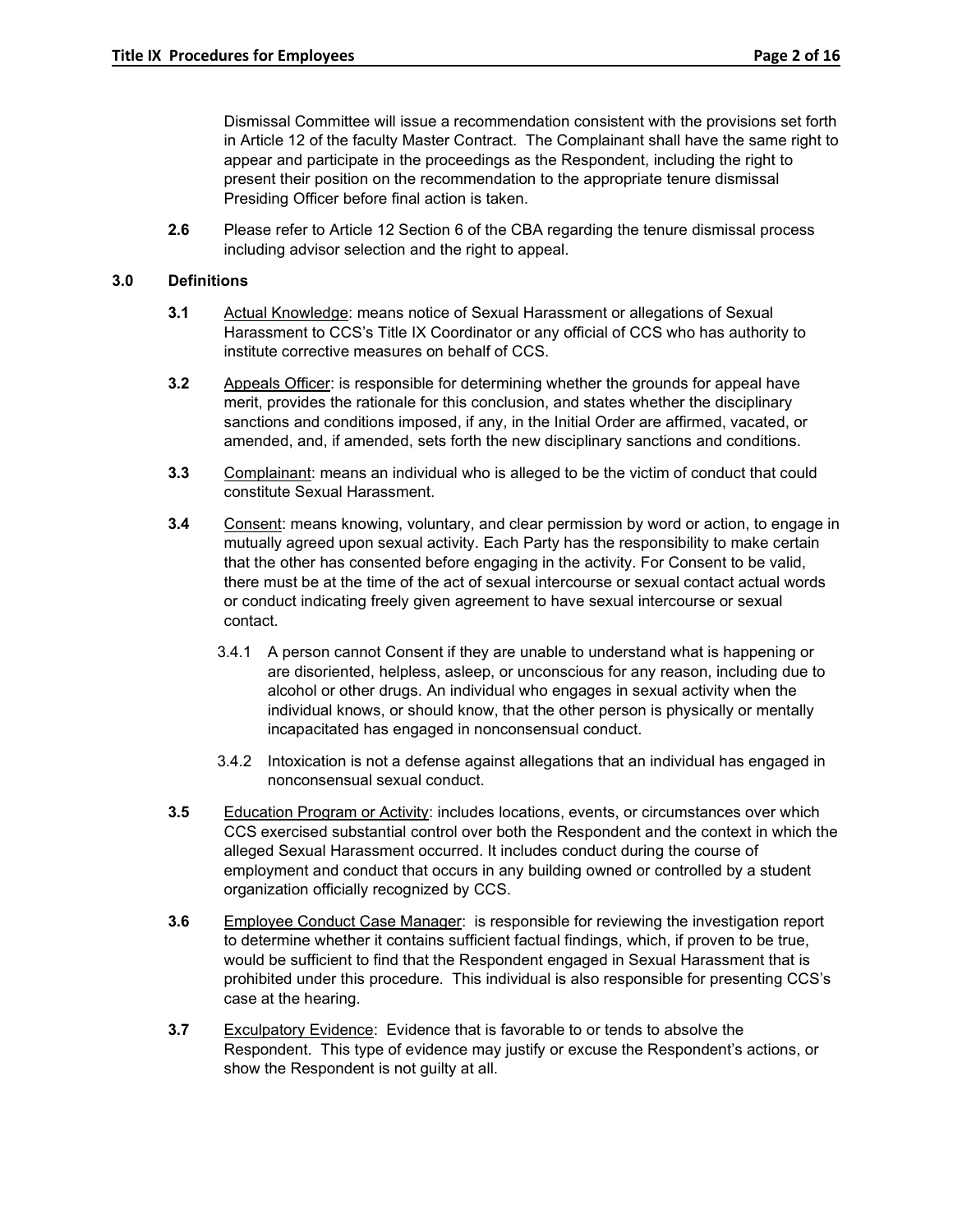- **3.8** Formal Complaint: means a written and signed complaint submitted by the Complainant or a written and signed complaint submitted by the Title IX Coordinator or their designee, alleging Sexual Harassment against a Respondent and requesting that CCS conduct an investigation.
- **3.9** Grievance Procedure: is the process CCS uses to initiate, informally resolve, and/or investigate allegations that an employee, contractor or volunteer has violated Title IX provisions prohibiting Sexual Harassment.
- **3.10** Inculpatory Evidence: Evidence which incriminates the Respondent or proves their guilt. It is evidence that shows, or tends to show, a person's involvement in an act.
- **3.11** Preponderance of Evidence: is the evidentiary standard used in Title IX hearings by the hearing officer. They determine whether it is more likely than not, or a greater than 50% probability, that the accused individual committed a Title IX violation.
- **3.12** Respondent: means an individual who has been reported to be the perpetrator of conduct that could constitute Sexual Harassment.
- **3.13** Sexual Harassment: for purposes of this procedure, occurs when a Respondent engages in the following discriminatory conduct on the basis of sex:
	- 3.13.1 Hostile Environment: Unwelcome conduct that a reasonable person would find to be so severe, pervasive, and objectively offensive that it effectively denies a person equal access to CCS's educational programs or activities or CCS employment.
	- 3.13.2 Quid Pro Quo Harassment: A CCS employee, contractor, or volunteer conditioning the provision of an aid, benefit, or service of CCS on an individual's participation in unwelcome sexual conduct.
	- 3.13.3 Sexual Assault: Sexual assault includes the following conduct:
		- 3.13.3.1 Dating Violence: Physical violence, bodily injury, assault, the infliction of fear of imminent physical harm, sexual assault, or stalking committed by a person (i) who is or has been in a social relationship of a romantic or intimate nature with the victim; and (ii) where the existence of such a relationship shall be determined based on a consideration of the following factors:
			- 3.13.3.1 The length of the relationship;
			- 3.13.3.2 The type of relationship; and
			- 3.13.3.3 The frequency of interaction between the persons involved in the relationship.
		- 3.13.3.2 Domestic Violence: Physical violence, bodily injury, assault, the infliction of fear of imminent physical harm, sexual assault, or stalking committed by a person with whom the victim shares a child in common, by a person who is cohabitating with or has cohabitated with the victim as a spouse, by a person similarly situated to a spouse of the victim under the domestic or family violence laws of the State of Washington, or by any other person against an adult or youth victim who is protected from that person's acts under the domestic or family violence laws of the State of Washington, RCW 26.50.010.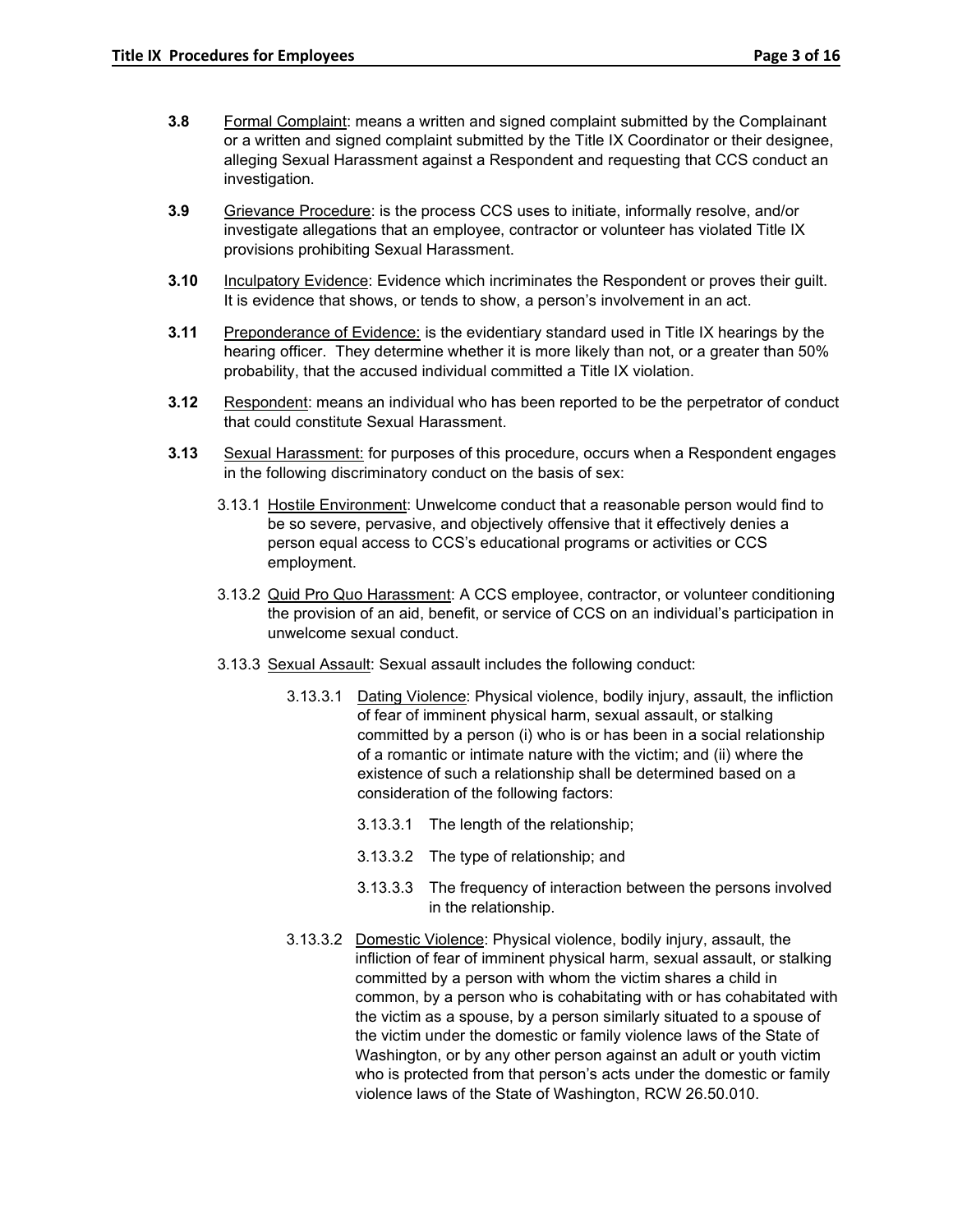- 3.13.3.3 Incest: Sexual intercourse or sexual contact with a person known to be related to them, either legitimately or illegitimately, as an ancestor, descendant, brother, or sister of either wholly or half related. Descendant includes stepchildren and adopted children under the age of eighteen (18).
- 3.13.3.4 Nonconsensual Sexual Contact: Any actual or attempted sexual touching, however slight, with any body part or object, by a person upon another person that is without Consent and/or by force. Sexual touching includes any bodily contact with the breasts, groin, mouth, or other bodily orifice of another individual, or any other bodily contact in a sexual manner.
- 3.13.3.5 Nonconsensual Sexual Intercourse: Any actual or attempted sexual intercourse (anal, oral, or vaginal), however slight, with any object or body part, by a person upon another person, that is without Consent and/or by force. Sexual intercourse includes anal or vaginal penetration by a penis, tongue, finger, or object, or oral copulation by mouth to genital contact or genital to mouth contact.
- 3.13.3.6 Stalking: Engaging in a course of conduct directed at a specific person that would cause a reasonable person to (i) fear for their safety or the safety of others; or (ii) suffer substantial emotional distress.
- 3.13.3.7 Statutory Rape: Consensual intercourse between a person who is eighteen (18) years of age or older, and a person who is under the age of sixteen (16).
- **3.14** Supportive Measures: are non-disciplinary, non-punitive individualized services offered as appropriate, as reasonably available, and without fee or charge to the Complainant or Respondent regardless of whether the Complainant or the Title IX Coordinator or their designee has filed a Formal Complaint. Supportive Measures restore or preserve a Party's access to CCS's education programs and activities without unreasonably burdening the other Party, as determined through an interactive process between the Title IX Coordinator or their designee and the Parties. Supportive Measures include measures designed to protect the safety of all Parties and/or CCS's educational environment and/or to deter Sexual Harassment or retaliation. Supportive Measures may include, but are not limited to, (i) counseling and other medical assistance, (ii) extensions of deadlines or other course-related adjustments, (iii) modifications of work schedules (iv) alternative work assignment, (iv) administrative leaves of absence, (v) increased security or monitoring of certain areas of campus, and (vi) imposition of orders prohibiting the Parties from contacting one another in work situations. Determinations about whether to impose a one-way no contact order must be made on a case-by-case basis. If Supportive Measures are not provided, the Title IX Coordinator or their designee must document in writing why this was clearly reasonable under the circumstances.
- **3.15** Title IX Administrators: are the Title IX Coordinator or their designee, Title IX investigators, Employee Conduct Case Manager, Hearing Officer, and CCS-provided Advisors assigned to the Parties during Title IX proceedings.
- **3.16** Title IX Coordinator: is responsible for processing Title IX complaints and/or overseeing formal investigations and informal resolution processes under this procedure. Among other things, the Title IX Coordinator is responsible for: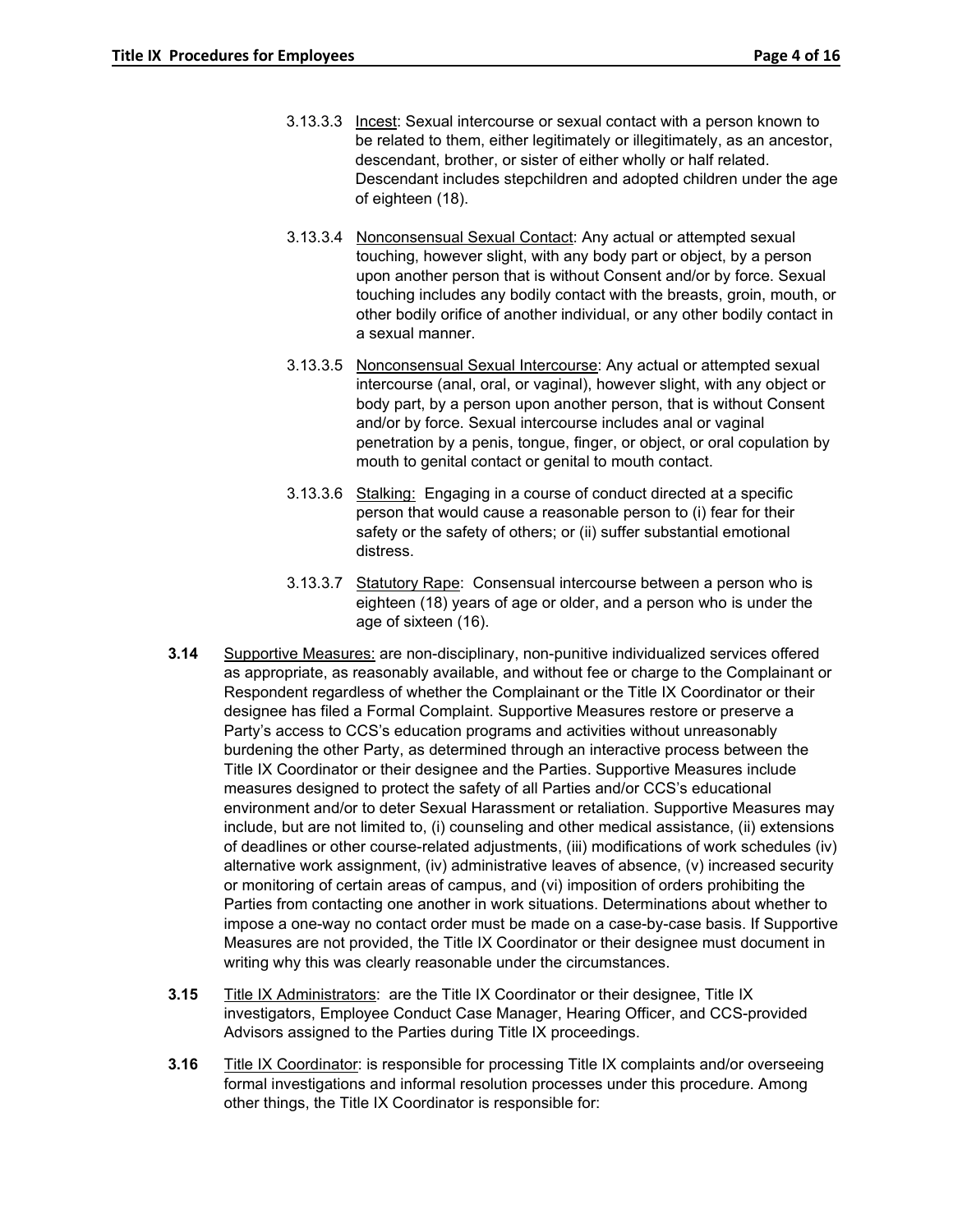- 3.16.1 Accepting and processing all Title IX reports, referrals, and Formal Complaints.
- 3.16.2 Executing and submitting a Formal Complaint when appropriate and necessary.
- 3.16.3 Handling requests for confidentiality.
- 3.16.4 Determining during the Grievance Process (i) whether a Formal Complaint should be dismissed either in whole or in part, and if so, (ii) providing notice to both Parties about why the dismissal was necessary or desirable, and (iii) referring the complaint to the Chief Administration Officer for proceedings outside the jurisdiction of Title IX.
- 3.16.5 Overseeing the maintenance of accurate records of all complaints, reports, and referrals, and retaining investigation files, complaints, reports, and referrals in compliance with the applicable records retention schedules or federal or state law, whichever is longer.
- 3.16.6 Assigning and overseeing investigations.
- 3.16.7 Engaging in an interactive process with both Parties to identify and provide Supportive Measures that ensure during the investigation and proceedings that the Parties have equitable access to education programs, activities, and/or employment and are protected from further discrimination or retaliation.
- 3.16.8 Upon completion of an investigation, issuing or overseeing the issuance of a final investigation report to the Parties and the Employee Conduct Case Manager in compliance with this procedure.
- 3.16.9 Recommending non-disciplinary corrective measures to stop, remediate, and/or prevent recurrence of discriminatory conduct to disciplinary authorities and other CCS administrators and supervisors.

# **4.0 Prohibited Conduct**

- **4.1** Pursuant to RCW 28B.50.140(13) and Title IX of the Education Act Amendments of 1972, 20 U.S.C. §1681, CCS may impose disciplinary sanctions against an employee who commits, attempts to commit, or aids, abets, incites, encourages, or assists another person to commit, an act(s) of "Sexual Harassment."
- **4.2** For purposes of this procedure, "Sexual Harassment" encompasses the following conduct:
	- 4.2.1 Quid Pro Quo Harassment. A CCS employee, contractor, or volunteer conditioning the provision of an aid, benefit, or service of CCS on an individual's participation in unwelcome sexual conduct.
	- 4.2.2 Hostile Environment. Unwelcome conduct that a reasonable person would find to be so severe, pervasive, and objectively offensive that it effectively denies a person equal access to CCS's educational programs or activities, or employment.
	- 4.2.3 Sexual Assault. Sexual Assault includes Nonconsensual Sexual Intercourse, Nonconsensual Sexual Contact, Incest, Statutory Rape, Domestic Violence, Dating Violence and Stalking. See section 3.0 for definitions of these terms.

## **5.0 Title IX Jurisdiction**

**5.1** This procedure applies only if the alleged misconduct: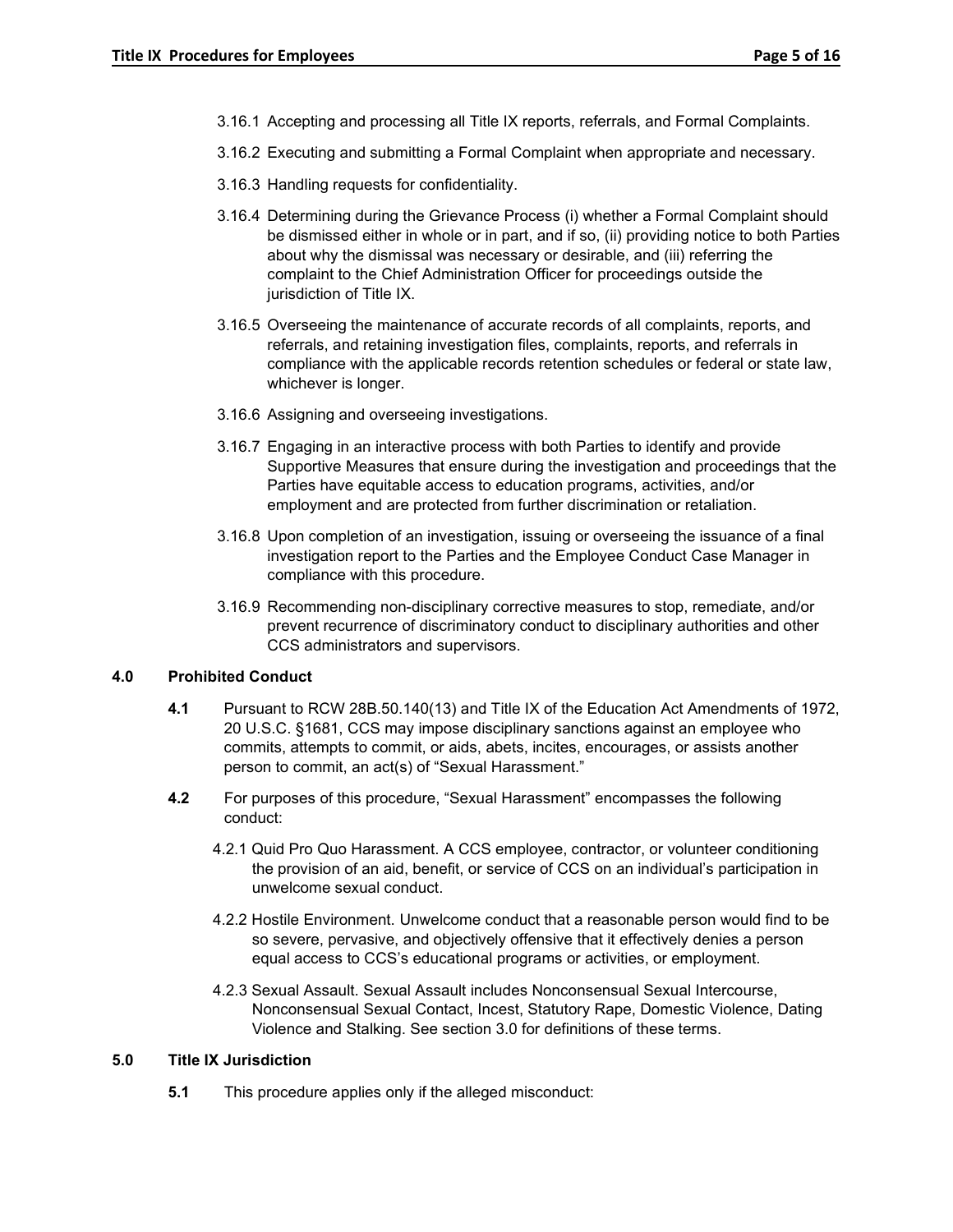- 5.1.1 Occurred in the United States;
- 5.1.2 Occurred during a CCS educational program or activity; and

5.1.3 Meets the definition of Sexual Harassment as that term is defined in this procedure.

- **5.2** Proceedings under this procedure must be dismissed if the Title IX Coordinator or Hearing Officer or their designee determines that one or all of the requirements of Section 5.1.1- 5.1.3 have not been met. Dismissal under this procedure does not prohibit CCS from pursuing disciplinary action against a Respondent based on allegations that the Respondent engaged in other misconduct prohibited by federal or state law or other CCS policies/procedures.
- **5.3** If the Title IX Coordinator determines after an initial inquiry that the facts in the Formal Complaint are not sufficient to support Title IX jurisdiction and/or pursuit of a Title IX violation, the Title IX Coordinator will issue a notice of dismissal in whole or part to both Parties explaining why some or all of the Title IX claims have been dismissed.
- **5.4** If the Employee Conduct Case Manager determines the facts in the investigation report are not sufficient to support Title IX jurisdiction and/or pursuit of a Title IX violation, the Employee Conduct Case Manager will issue a notice of dismissal in whole or part to both Parties explaining why some or all of the Title IX claims have been dismissed.

### **6.0 Grievance Procedure – Filing a Complaint**

**6.1** Any employee, volunteer, student, applicant, or visitor who believes that they have been the subject of Sexual Harassment by a CCS employee, volunteer or contractor should report the incident or incidents in writing to CCS's Title IX Coordinator identified below. If the complaint is against the Title IX Coordinator or their designee, the Complainant should report the matter to the Chancellor's Office for referral to an alternate designee.

| <b>Title IX Coordinator/ADA</b>      | <b>Chancellor</b>                    |
|--------------------------------------|--------------------------------------|
| <b>Compliance Officer</b>            | <b>Community Colleges of Spokane</b> |
| <b>Community Colleges of Spokane</b> | 501 N. Riverpoint Blvd, MS 1001      |
| 2917 W. Whistalks Way, MS 3027       | Spokane, WA 99202                    |
| Spokane, WA 99224                    | Fax: 509.434.5025                    |
| Phone: 509.279.6012                  | Phone: 509.434.5006                  |
|                                      |                                      |

## **7.0 Rights of Parties**

- **7.1** The provisions of this procedure shall apply equally to all Parties.
- **7.2** CCS bears the burden of offering and presenting sufficient testimony and evidence to establish that the Respondent is responsible for a Title IX violation by a preponderance of the evidence.
- **7.3** The Respondent will be presumed not responsible until such time as the disciplinary process has been finally resolved.
- **7.4** During this process, the Complainant and the Respondent shall be represented by an Advisor. These Parties are entitled to an Advisor of their own choosing and the Advisor may be an attorney or, if the Respondent holds a represented position, a union representative. If a party does not choose an Advisor, then the Title IX Coordinator will appoint an Advisor of CCS's choosing on the Party's behalf at no expense to the Party.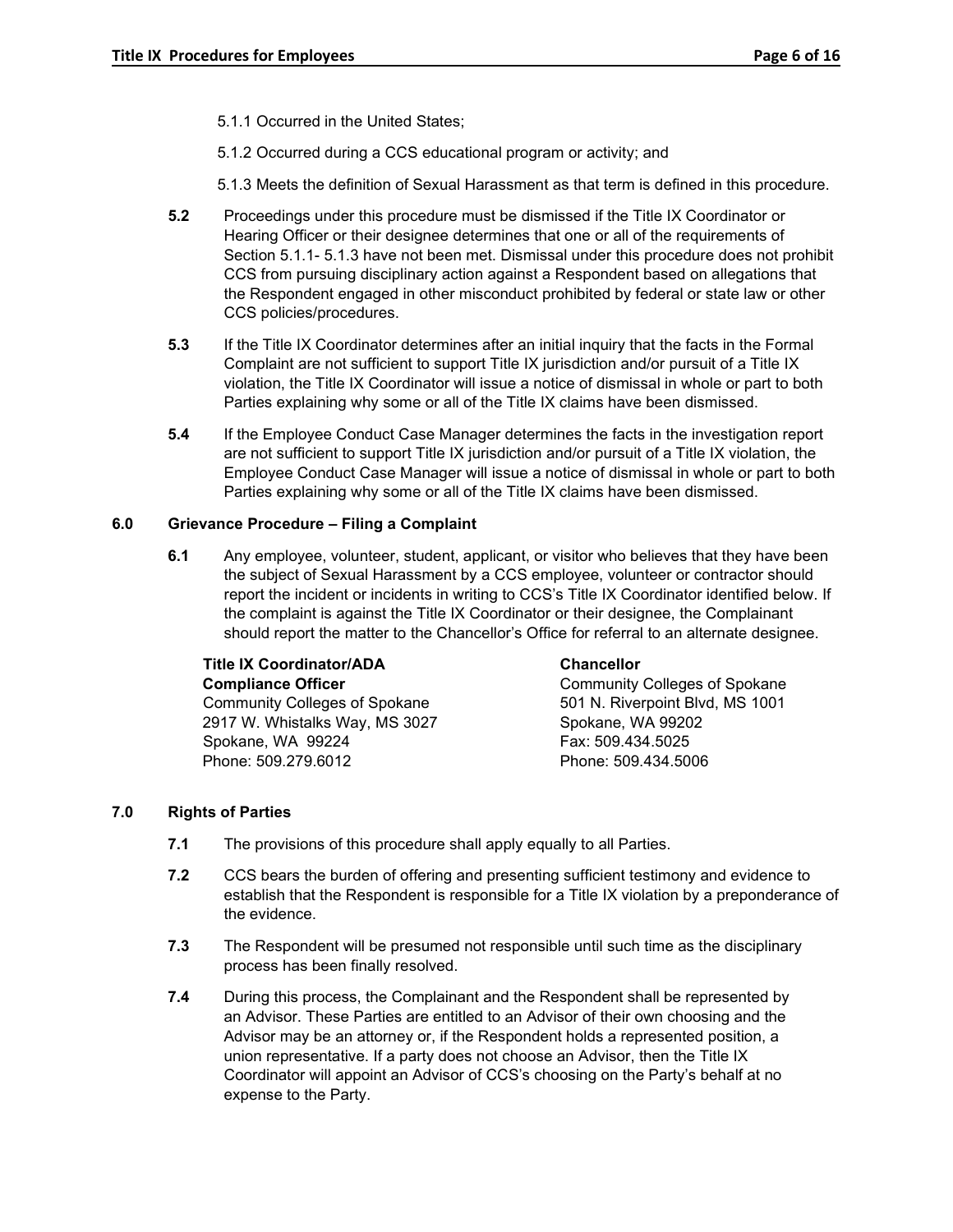**7.5** Represented employees have a right to mandatory union representation during this process. Please refer to section 13 for more information.

## **8.0 Confidentiality**

- **8.1** CCS will seek to protect the privacy of the Complainant to the fullest extent possible, consistent with the legal obligation to investigate, take appropriate remedial and/or disciplinary action, and comply with the federal and state law, as well as CCS policies and procedures. Although CCS will attempt to honor Complainants' requests for confidentiality, it cannot guarantee complete confidentiality. Determinations regarding how to handle requests for confidentiality will be made by the Title IX Coordinator or their designee. There are limits to disclosure of certain records concerning employees who are complainants of workplace sexual harassment or stalking as per chapter 42.56 RCW, the Public Records Act (PRA), at RCW 42.56.660 - RCW 42.56.675.
- **8.2** The Title IX Coordinator or their designee will inform and attempt to obtain consent from the Complainant before commencing an investigation of alleged Sexual Harassment. If a Complainant asks that their name not be revealed to the Respondent or that CCS not investigate the allegation, the Title IX Coordinator or their designee will inform the Complainant that maintaining confidentiality may limit CCS's ability to fully respond to the allegations and that retaliation by the Respondent and/or others is prohibited. If the Complainant still insists that their name not be disclosed or that CCS not investigate, the Title IX Coordinator or their designee will determine whether CCS can honor the request and at the same time maintain a safe and nondiscriminatory environment for all members of the CCS community, including the Complainant. Factors to be weighed during this determination may include, but are not limited to:
	- 8.2.1 The seriousness of the alleged Sexual Harassment;
	- 8.2.2 The age of the Complainant;
	- 8.3.3 Whether the Sexual Harassment was perpetrated with a weapon;
	- 8.3.4 Whether the Respondent has a history of committing acts of Sexual Harassment or violence or has been the subject of other Sexual Harassment or violence complaints or findings;
	- 8.3.5 Whether the Respondent threatened to commit additional acts of Sexual Harassment or violence against the Complainant or others; and
	- 8.3.6 Whether relevant evidence about the alleged incident can be obtained through other means (*e.g.,* security cameras, other witnesses, physical evidence).
- **8.3** If CCS is unable to honor a Complainant's request for confidentiality, the Title IX Coordinator or their designee will notify the Complainant of the decision and ensure that Complainant's identity is disclosed only to the extent reasonably necessary to effectively conduct and complete the investigation in compliance with this Grievance Procedure.
- **8.4** If CCS decides not to investigate or take disciplinary action because of a request for confidentiality, the Title IX Coordinator or their designee will evaluate whether other measures are available to address the circumstances giving rise to the complaint and prevent their recurrence and implement such measures if reasonably feasible.

#### **9.0 Complaint Resolution**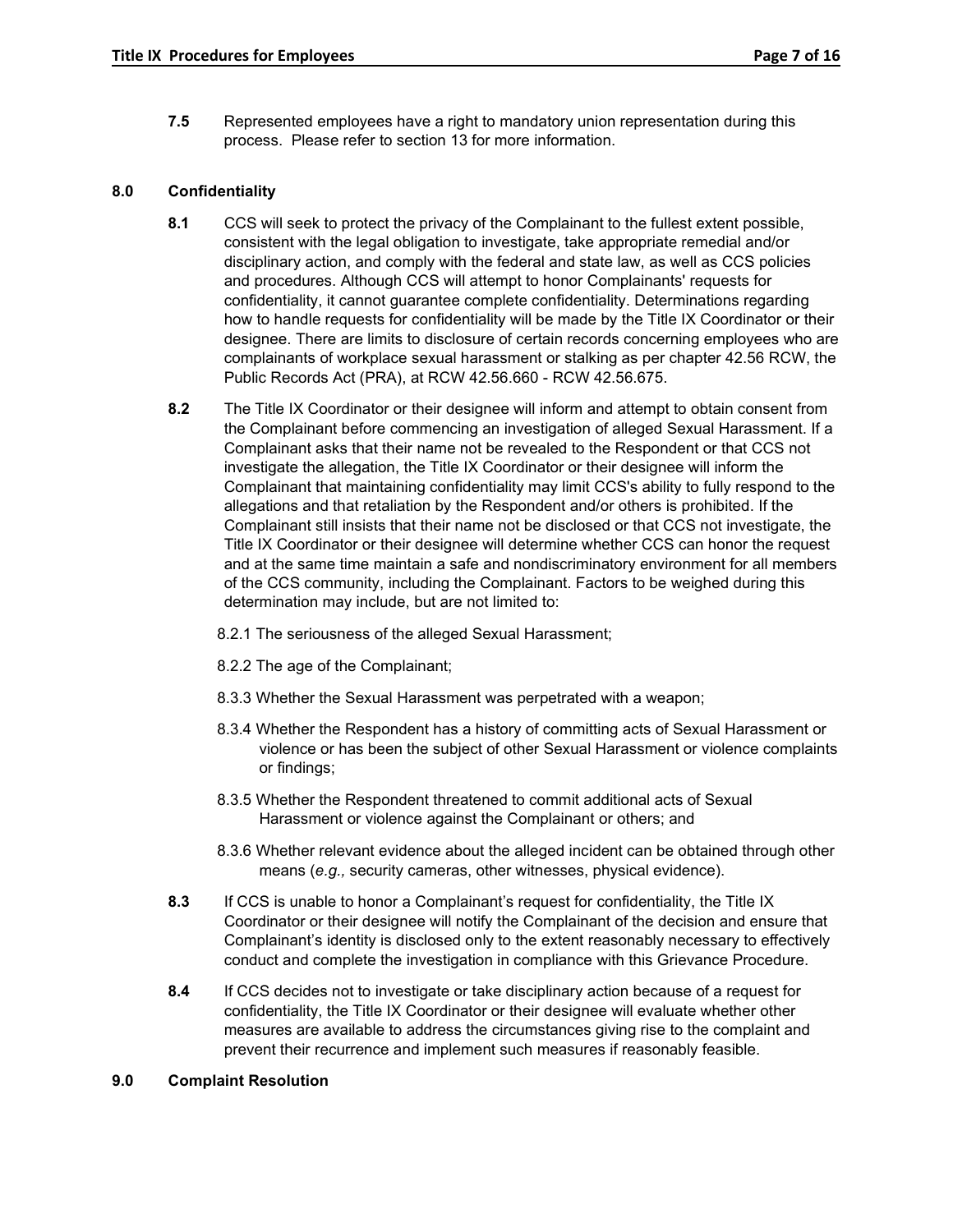- **9.1** The Title IX resolution processes are initiated when the Title IX Coordinator's Office receives a Formal Complaint alleging that a Respondent(s) sexually harassed a Complainant and requesting that CCS initiate an investigation. A Formal Complaint must be either written, signed and submitted by the Complainant or written and signed by the Title IX Coordinator or their designee on behalf of the Complainant. Formal Complaints submitted to the Title IX Coordinator or their designee may be resolved through either informal or formal resolution processes. CCS will not proceed with either resolution process without a Formal Complaint.
- **9.2** For purposes of this procedure, the Complainant must be participating in or attempting to participate in a CCS Education Program or Activity or employment at the time the Formal Complaint is filed.
	- 9.2.1 Informal Resolution:
		- 9.2.1.1 Under appropriate circumstances, and if the impacted and responding Parties agree, they may voluntarily pursue informal resolution during the investigation of a concern. Informal resolution is not appropriate when the allegations involve a mandatory reporting situation; an immediate threat to the health, safety or welfare of a member of the CCS community or in cases where an employee is alleged to have sexually harassed a student.
		- 9.2.1.2 If an informal resolution is appropriate, the impacted Party and the responding Party may explore remedies or resolution through:
			- 9.2.1.2.1 Guided conversations or communications conducted by the Title IX Coordinator or their designee / HRO representative or a mutually agreed upon third party;
			- 9.2.1.2.2 Structured resolution process conducted by a trained mediator; or
			- 9.2.1.2.3 Voluntarily agreed on alterations to either or both of the Parties' work or class schedules.
		- 9.2.1.3 If the Parties agree to an informal resolution process, CCS will commence the process within ten (10) business days after the Parties agree to this option and conclude within thirty (30) business days of beginning that process; subject to reasonable delays and extensions for good cause shown. The informal process is voluntary. Either the impacted or responding Party may withdraw from the informal resolution process at any time, at which point the formal investigation process will resume.
		- 9.2.1.4 If the impacted and responding Party voluntarily resolve a complaint, CCS will record the terms of the resolution in a written agreement signed by both Parties and provide written notice to both Parties that the complaint has been closed.
	- 9.2.2 Formal Resolution:

Formal resolution means that the Complainant's allegations of Sexual Harassment will be subjected to a formal investigation by an impartial and unbiased investigator. The investigator will issue a report of the investigation findings. Upon completion of the investigation, the investigator will submit the final investigation report to the Employee Conduct Case Manager to determine whether disciplinary proceedings are warranted.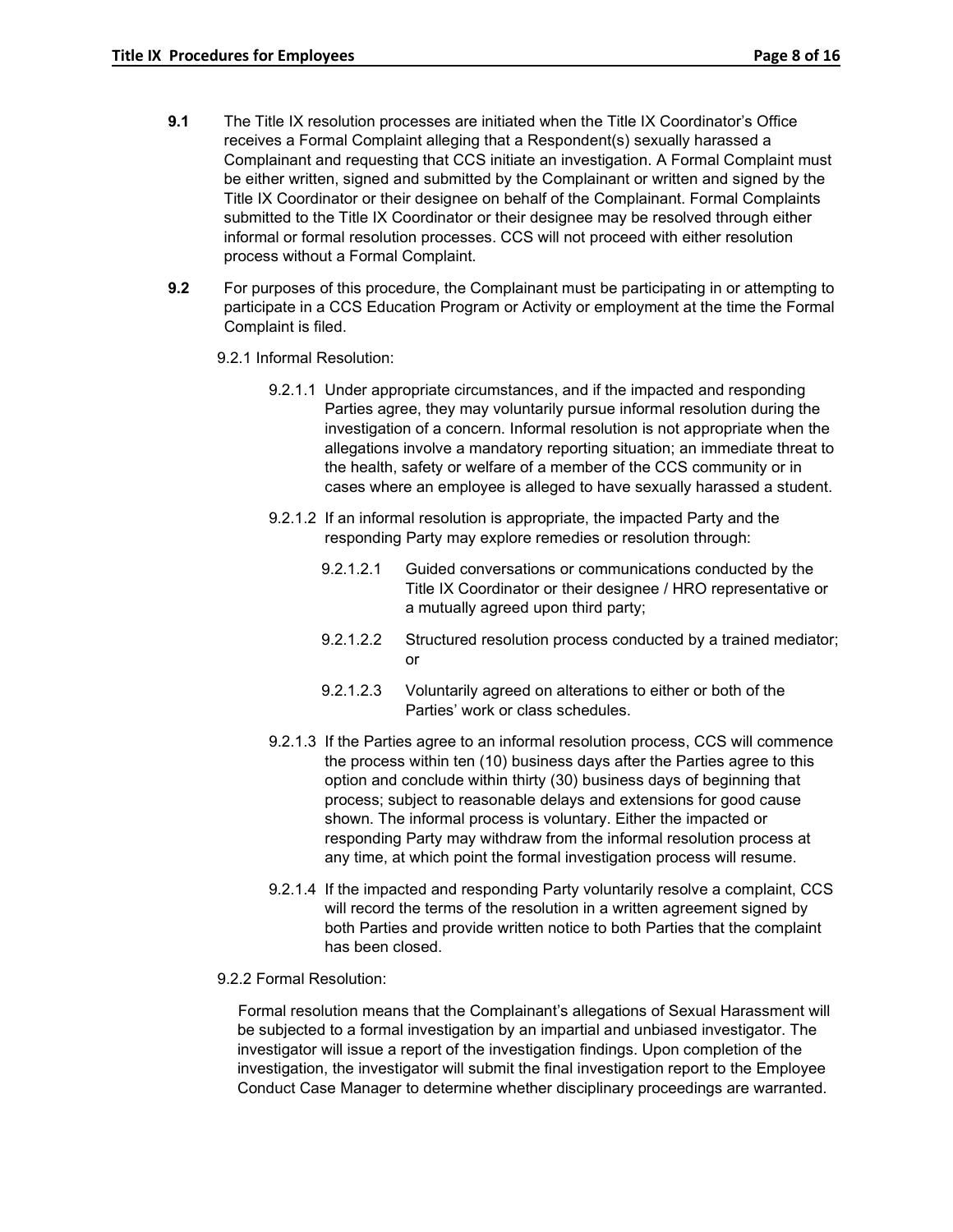### **10.0 Investigation Notices**

- **10.1** Upon receiving a Formal Complaint and determining that allegations comport with Title IX claims, CCS will provide the Parties with the following notices containing the following information:
	- 10.1.1 Notice of formal and informal resolution processes. A description of CCS's grievance resolution procedures, including the informal resolution procedure.
	- 10.1.1 The investigator will serve the Respondent and the Complainant with a Notice of Investigation in advance of the initial interview with the Respondent to allow the Respondent sufficient time to prepare a response to the allegations and to inform the Complainant that CCS has commenced an investigation. The investigation notice will:
		- 10.1.2.1 Include the identities of the Parties (if known), a description of the conduct alleged constituting Title IX Sexual Harassment, and the time and location of the incident (if known).
		- 10.1.2.2 Confirm that the Respondent is presumed not responsible for the alleged conduct and that CCS will not make a final determination of responsibility until after the grievance and disciplinary processes have been completed.
		- 10.1.2.3 Inform both Parties that they are each entitled to have an Advisor of their own choosing, who may be an attorney.
		- 10.1.2.4 Inform both Parties they have a right to review and inspect evidence.
		- 10.1.2.5 Inform both Parties about employment policies that prohibit students and employees from knowingly submitting false information during the grievance and disciplinary processes.
	- 10.1.3 Amended investigation notice. If during the course of the investigation, CCS decides to investigate Title IX Sexual Harassment allegations about the Complainant or Respondent that are not included in the investigation notice, CCS will issue an amended notice of investigation to both Parties that includes this additional information.
	- 10.1.4 Interview and meeting notices. Before any interview or meeting with a Party about Title IX allegations, CCS shall provide the Party with a written notice identifying the date, time, location, participants, and purpose of the interview or meeting with sufficient time for the Party to prepare for the interview or meeting.

# **11.0 Principles for the Grievance Procedure**

- **11.1** Respondent shall be presumed not responsible for the alleged conduct unless or until a determination of responsibility is reached after completion of the grievance and disciplinary processes.
- **11.2** Before imposing discipline, CCS is responsible for gathering and presenting evidence to a neutral third-party establishing responsibility for a Title IX violation by a preponderance of the evidence.
- **11.3** CCS shall treat both the Complainant and Respondent equitably by providing Complainant with remedies against Respondent who has been found responsible for Sexual Harassment through application of the institution's Title IX grievance and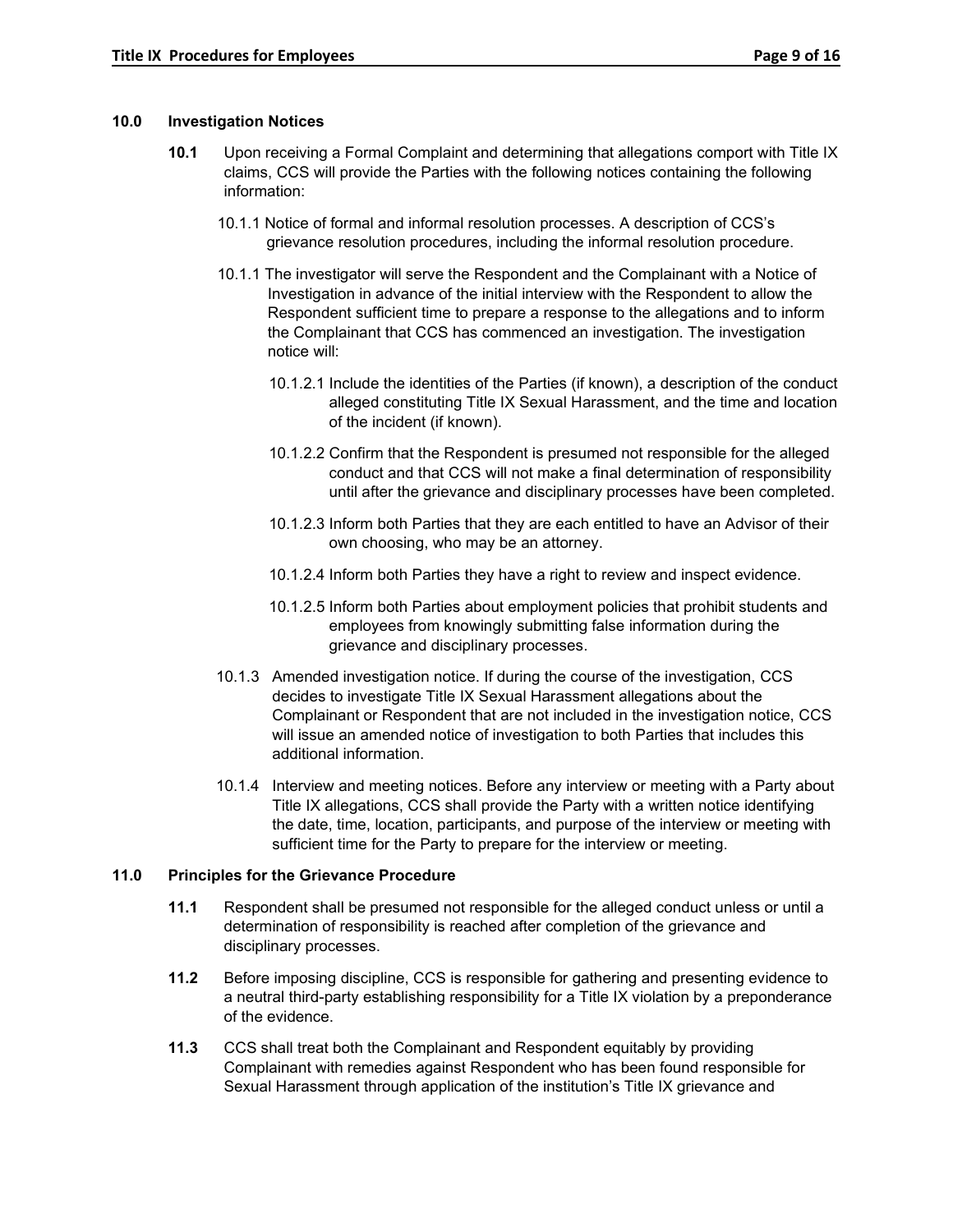applicable Title IX disciplinary procedures and by providing Respondent with Title IX procedural safeguards contained in this procedure.

- **11.4** The investigator shall base investigation results on all relevant evidence, including both Exculpatory and Inculpatory Evidence.
- **11.5** Formal and informal resolutions will be pursued within reasonably prompt timeframes with allowances for temporary delays and extensions for good cause shown. Investigations shall be concluded within a reasonable amount of time, normally ninety (90) business days unless there is good cause shown. Grounds for temporary delay include, but are not limited to, college breaks; inability to contact witnesses, Complainant or Respondent; or scheduling conflicts of necessary Parties including Title IX administrative personnel, witnesses, Complainant, Respondent, Advisors, and union representatives. Good cause supporting a request for an extension includes, but is not limited to, a Party, a Party's Advisor, or a witness being unavailable; concurrent law enforcement activity; and/or the need for language assistance or accommodation of disabilities. Both Parties will receive written notice of any temporary delay or extension for good cause with an explanation of why the action was necessary.
- **11.6** An employee found responsible for Sexual Harassment may receive discipline up to and including dismissal from employment. A description of possible disciplinary sanctions and conditions that may be imposed against employees can be found in Article 12 of the Master Contract, Article 29 of the CBA for classified staff and CCS Administrative Procedures 2.00.01-L and 2.30.01-A.
- **11.7** Both Parties may appeal the employee disciplinary decision to the Appeals Officer or their designee.
- **11.8** Consolidation of Formal Complaints
	- 11.8.1 When multiple Sexual Harassment allegations by or against different Parties arise out of the same facts or circumstances, CCS may consolidate the investigation of Formal Complaints, provided consolidation can be accomplished in compliance with confidentiality protections imposed by the Family Educational Records and Privacy Act (FERPA). This includes instances in which Complainant and Respondent have lodged Formal Complaints against one another or when allegations of Sexual Assault are lodged by a single Complainant against multiple Respondents, or when multiple Complainants lodge Sexual Assault complaints against single or multiple Respondents.
- **11.9** Emergency Removal
	- 11.9.1 Nothing in this procedure prohibits CCS from placing non-student employees, contractors, or volunteers on administrative leave pending final resolution of the allegations.

### **12.0 Grievance Procedure – Investigation Process**

- **12.1** During the investigation, the investigator:
	- 12.1.1 Will provide the Parties with equal opportunity to present relevant statements, and other evidence in the form of fact or expert witnesses and Inculpatory or Exculpatory Evidence.
	- 12.1.2 Will not restrict the ability of either Party to discuss the allegations under investigation or gather and present relevant evidence, except when a no contact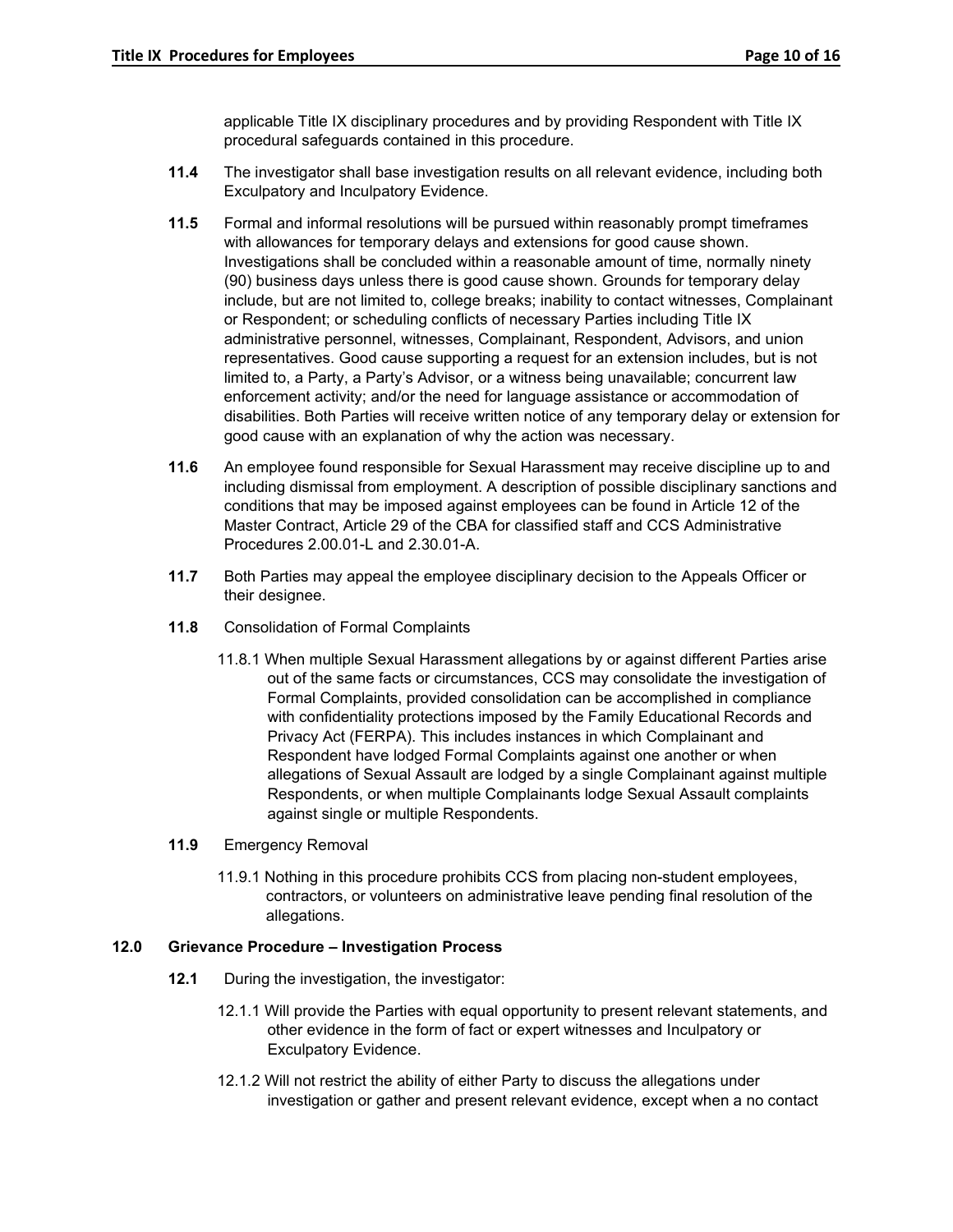order has been imposed based on an individualized and fact specific determination that a Party poses a threat to the health, safety, or welfare of another Party and/or witnesses, or when contact with a Party and/or witness is prohibited by court order. A CCS-imposed no contact order shall be no broader than is necessary to protect the threatened Party or witness and must provide the impacted Party or their Advisor with alternative means of gathering and presenting relevant evidence from the protected witness and/or Party.

- 12.1.3 Will allow each Party to be accompanied by an Advisor of their choosing, who may be an attorney, to any grievance related meeting or interview. Advisors' roles during the investigation meetings or interviews will be limited to providing support and advice to the Party. Advisors will not represent or otherwise advocate on behalf of the Parties during the investigation process. An attorney representing a Party must enter a notice of appearance with the Title IX Coordinator or their designee and the investigator at least five (5) business days before the initial interview or meeting they plan to attend, so that CCS can secure its own legal representation, if necessary.
- 12.1.4 The investigator will provide both Parties and their respective Advisors with an equal opportunity to review the draft investigation report and to inspect and review any evidence obtained during the investigation that is directly related to the allegations raised in the Formal Complaint, including Inculpatory or Exculpatory Evidence, regardless of its source, as well as evidence upon which the investigator does not intend to rely in the final investigation report. After disclosure, each Party will receive ten (10) business days in which to submit a written response, which the investigator will consider prior to completion of the investigation report. If a Party fails to submit a written response within ten (10) business days, the Party will be deemed to have waived their right to submit comments and the investigator will finalize the report without this information.
- 12.1.5 The investigator will provide supplemental notice to the Respondent and Complainant and their Advisors for additional violations discovered during the investigation process.
- 12.1.6 The investigator will forward the final report to the Title IX Coordinator or their designee, who will distribute the report and evidence to the Parties, as well as the Employee Conduct Case Manager responsible for determining whether pursuing disciplinary action is warranted.

### **13.0 Grievance Procedure – Initiation of Discipline**

- **13.1** Upon receiving the Title IX investigation report from the Title IX Coordinator or their designee, the Employee Conduct Case Manager will independently review the report to determine whether there are sufficient grounds to pursue a disciplinary action against the Respondent for engaging in prohibited conduct under Title IX.
- **13.2** If the Employee Conduct Case Manager determines that there are sufficient grounds to proceed under this procedure, the Employee Conduct Case Manager will initiate a Title IX proceeding by filing a written notice with the Hearing Officer or their designee and by serving the notice on the Respondent and the Complainant, and their respective Advisors. The notice must:
	- 13.2.1 Set forth the basis for Title IX jurisdiction;
	- 13.2.2 Identify the alleged Title IX violation(s);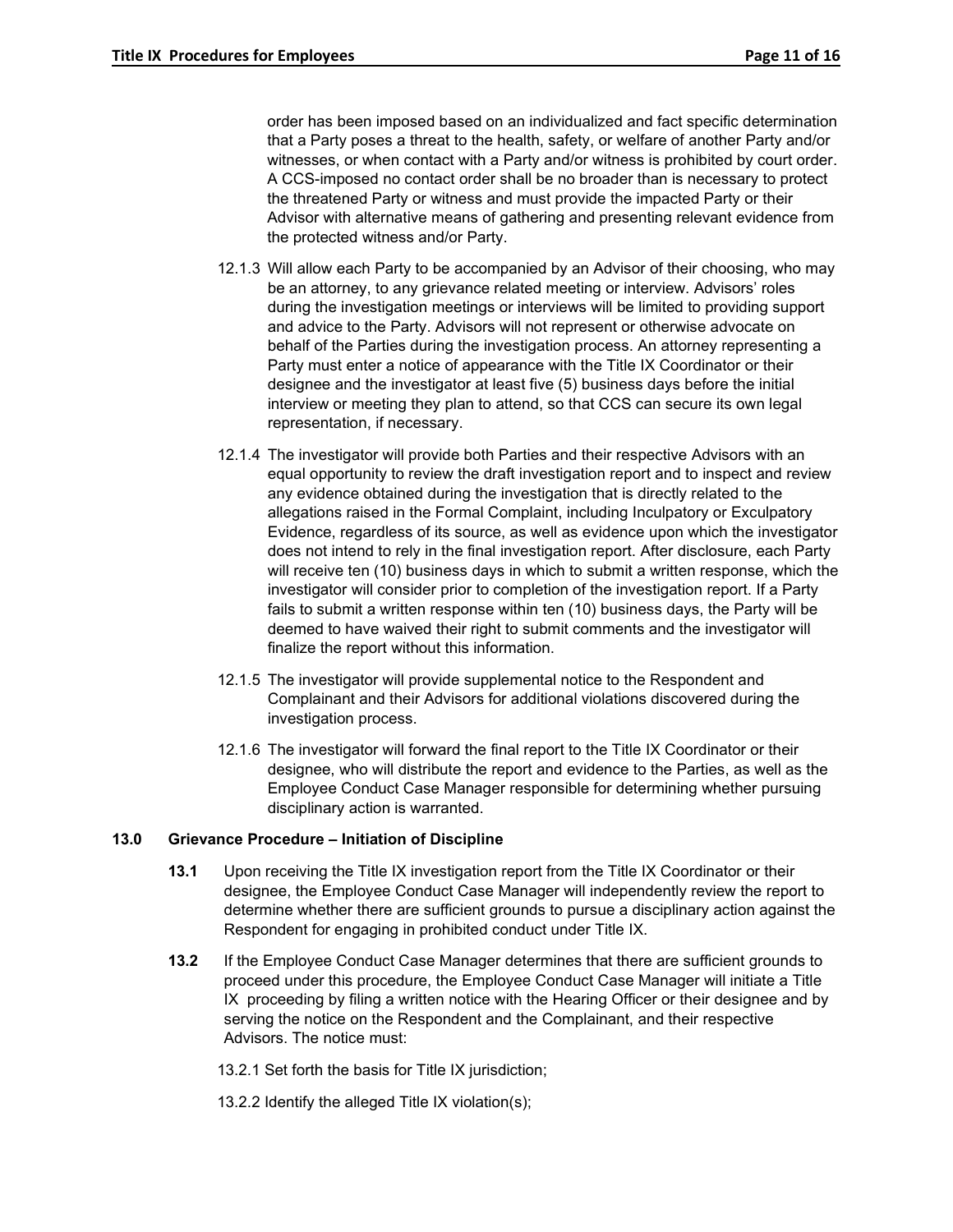- 13.2.3 Set forth the facts underlying the allegation(s);
- 13.2.4 Identify the range of possible sanctions that may be imposed if the Respondent is found responsible for the alleged violation(s);
- 13.2.5 Explain that each Party entitled to be accompanied by an Advisor of their own choosing during the hearing and that:
	- 13.2.5.1 Advisors will be responsible for questioning all witnesses on the Party's behalf;
	- 13.2.5.2 An Advisor may be an attorney and/or, if the Party is a represented employee, a union representative;
	- 13.2.5.3 A represented employee who chooses an Advisor who is not a union representative must submit a written signed waiver of union representation that includes consent from the union; and
	- 13.2.5.4 CCS will appoint a Party an Advisor of CCS's choosing at no cost to the Party, if the Party fails to choose an Advisor.
	- 13.2.5.5 Explain that if a Party fails to appear at the hearing, a decision of responsibility may be made in the Party's absence.
- **13.3** Service of the disciplinary notice or any other document required to be served under this procedure may be done personally; by first class, registered, or certified mail; or by electronic mail to the Party's email address on file with CCS.

#### **14.0 Pre-Hearing Procedure**

- **14.1** Upon receiving the disciplinary notice, the hearing officer or their designee will send a hearing notice to all Parties in compliance with WAC 10-08-040. The hearing date may not be scheduled for less than ten (10) business days after the Title IX Coordinator or their designee provided the Final Investigation Report to the Parties. CCS may, at its discretion, contract with an administrative law judge or other trained person to act as an Advisor, Hearing Officer or Appeals Officer.
- **14.2** A Party is entitled to be accompanied by an Advisor of their choice during the disciplinary process at the Party's own expense. The Advisor may be an attorney and/or, if the Party is a represented employee, a union representative.
	- 14.2.1 If the Advisor is an attorney, the Advisor must file a notice of appearance with the Hearing Officer or their designee with copies to all Parties and the Employee Conduct Case Manager at least five (5) business days before the hearing. If a notice of appearance is not filed within this timeframe, the Party will be deemed to have waived their right to have an attorney as an Advisor.
	- 14.2.2 If a Party is a represented employee who chooses not to use a union-provided Advisor, the Party must provide the Hearing Officer or their designee with a signed waiver of union representation, including written consent from the union.
	- 14.2.3 If a Party does not choose an Advisor, then the Title IX Coordinator will appoint an Advisor of CCS's choosing on the Party's behalf at no expense to the Party.
- **14.3** In preparation for the hearing, the Parties will have equal access to all evidence gathered by the investigator during the investigation, regardless of whether CCS intends to offer the evidence at the hearing.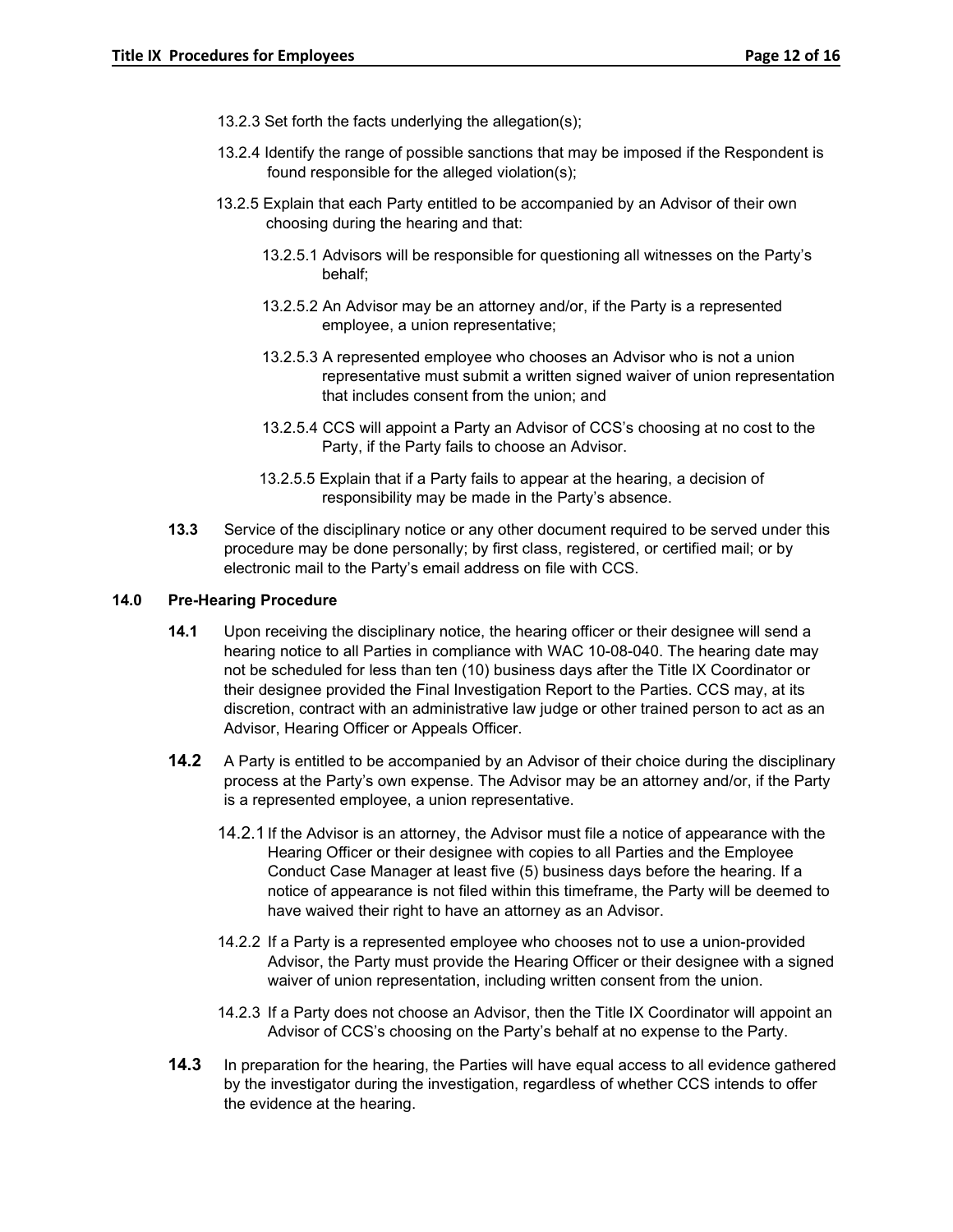#### **15.0 Evidence**

- **15.1** The introduction and consideration of evidence during the hearing is subject to the following procedures and restrictions:
	- 15.1.1 Relevance: The Hearing Officer shall review all questions for relevance and shall explain on the record their reasons for excluding any question based on lack of relevance.
	- 15.1.2 Relevance means that information elicited by the question makes a fact in dispute more or less likely to be true.
	- 15.1.3 Questions or evidence about a Complainant's sexual predisposition or prior sexual behavior are not relevant and must be excluded, unless such question or evidence:
		- 15.1.3.1 Is asked or offered to prove someone other than the Respondent committed the alleged misconduct; or
		- 15.1.3.2 Concerns specific incidents of prior sexual behavior between the Complainant and the Respondent, which are asked or offered on the issue of Consent.
	- 15.1.4 No negative inference: The Hearing Officer or their designee may not make an inference regarding responsibility solely on a witness's or Party's absence from the hearing or refusal to answer questions.
	- 15.1.5 Privileged evidence: The Hearing Officer or their designee shall not consider legally privileged information unless the holder has effectively waived the privilege. Privileged information includes, but is not limited to, information protected by the following:
		- 15.1.5.1 Spousal/domestic partner privilege;
		- 15.1.5.2 Attorney-Client and attorney work product privileges;
		- 15.1.5.3 Privileges applicable to members of the clergy and priests;
		- 15.1.5.4 Privileges applicable to medical providers, mental health therapists, and counselors;
		- 15.1.5.5 Privileges applicable to sexual assault and domestic violence advocates; and
		- 15.1.5.6 Other legal privileges identified in RCW 5.60.060.

## **16.0 Initial Order**

- **16.1** The Hearing Officer or their designee will be responsible for drafting an Initial Order that:
	- 16.1.1 Identifies the allegations of Sexual Harassment;
	- 16.1.2 Describes the grievance and disciplinary procedures, starting with filing of the Formal Complaint through the determination of responsibility, including notices to Parties, interviews with witnesses and Parties, site visits, methods used to gather evidence, and hearings held;
	- 16.1.3 Makes findings of fact supporting the determination of responsibility;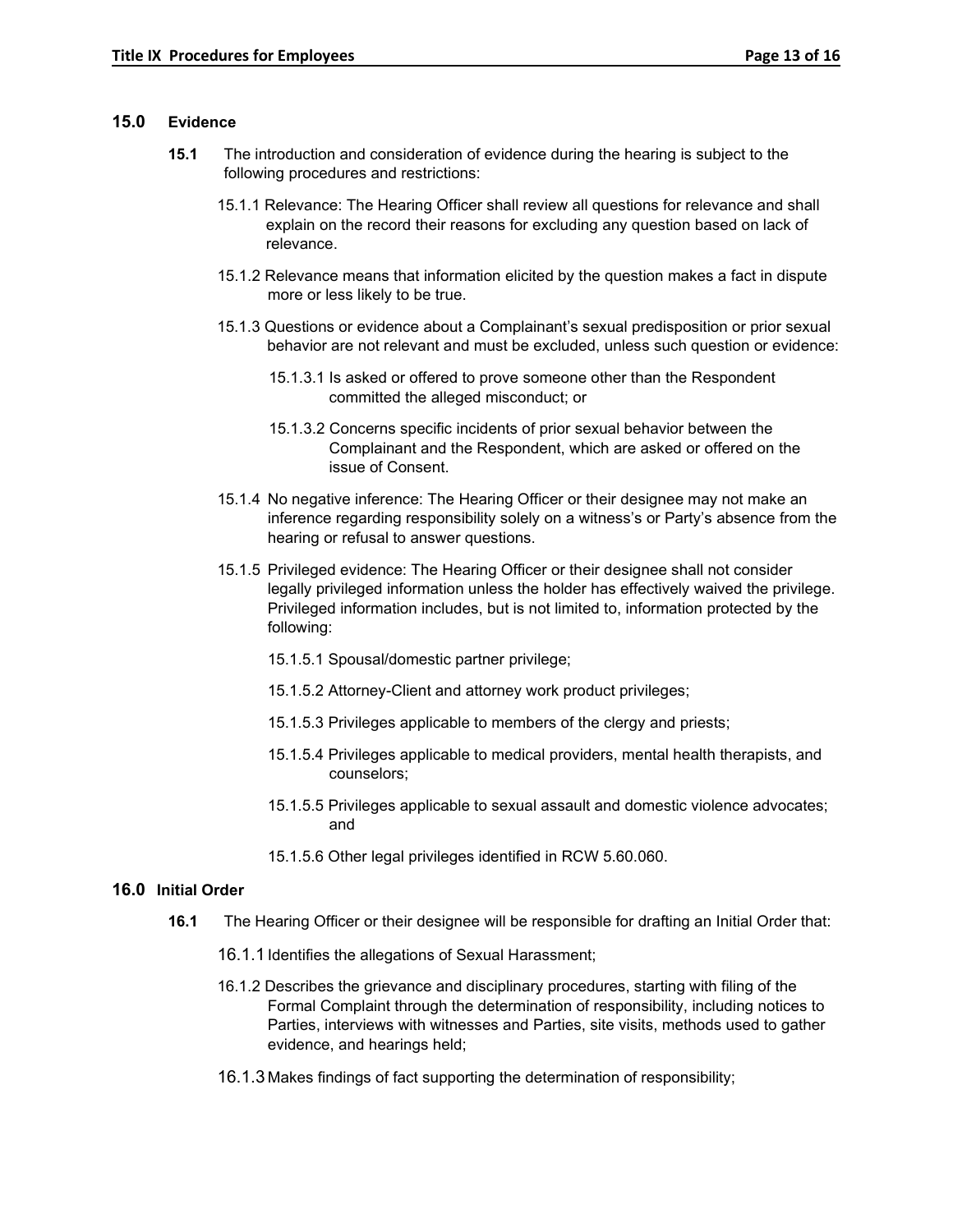- 16.1.4 Reaches conclusions as to whether the facts establish whether the Respondent is responsible for engaging in Sexual Harassment in violation of Title IX;
- 16.1.5 Contains a statement of, and rationale for, the Hearing Officer's determination of responsibility for each allegation;
- 16.1.6 Describes any disciplinary sanction or conditions imposed against the Respondent, if any;
- 16.1.7 Describes to what extent, if any, Complainant is entitled to remedies designed to restore or preserve Complainant's equal access to CCS's education programs or activities; and
- 16.1.8 Describes the process for appealing the Initial Order to the Appeals Officer or their designee.
- **16.2** The Hearing Officer or their designee will serve the Initial Order on the Parties simultaneously.

#### **17.0 Decisions and Appeals**

- **17.1** All Parties, including the Employee Case Conduct Manager, have the right to appeal from the determination of responsibility and/or from a dismissal, in whole or part, of a Formal Complaint, during the investigative or hearing process.
- **17.2** Appeals must be in writing and filed with the Title IX Coordinator within twenty-one (21) days of service of the initial order or notice of dismissal. The Title IX Coordinator will forward the appeal to the Appeals Officer.
	- 17.2.1 Appeals must identify the specific findings of fact and/or conclusions of law in the initial order or dismissal being challenged and must contain argument as to why the appeal should be granted.
	- 17.2.2 Failure to file a timely appeal constitutes a waiver of the right to appeal and the initial order or dismissal shall be deemed final.
- **17.3** Upon receiving a timely appeal, the Appeals Officer will serve a copy of the appeal on all non-appealing parties, who will have ten (10) business days from the date of service to submit written responses to the Appeals Officer addressing issues raised in the appeal. Failure to file a timely response constitutes a waiver of the right to participate in the appeal. Upon receipt of written responses, the Appeals Officer shall serve copies of the responses to the appealing party.
- **17.4** The appealing party shall have five (5) business days from the date of service to submit a written reply addressing issues raised in the responses to the Appeals Officer.
- **17.5** The Appeals Officer or their designee, based on their review of the parties' submissions and the hearing or investigative record, will determine whether the grounds for appeal have merit, provide the rationale for this conclusion, and state whether a dismissal is affirmed or denied, or if the disciplinary sanctions and conditions, if any, imposed in the Initial Order are affirmed, vacated, or amended, and, if amended, set forth the new disciplinary sanctions and conditions.
- **17.6** The Appeals Officer or their designee shall serve the Final Decision on the Parties simultaneously.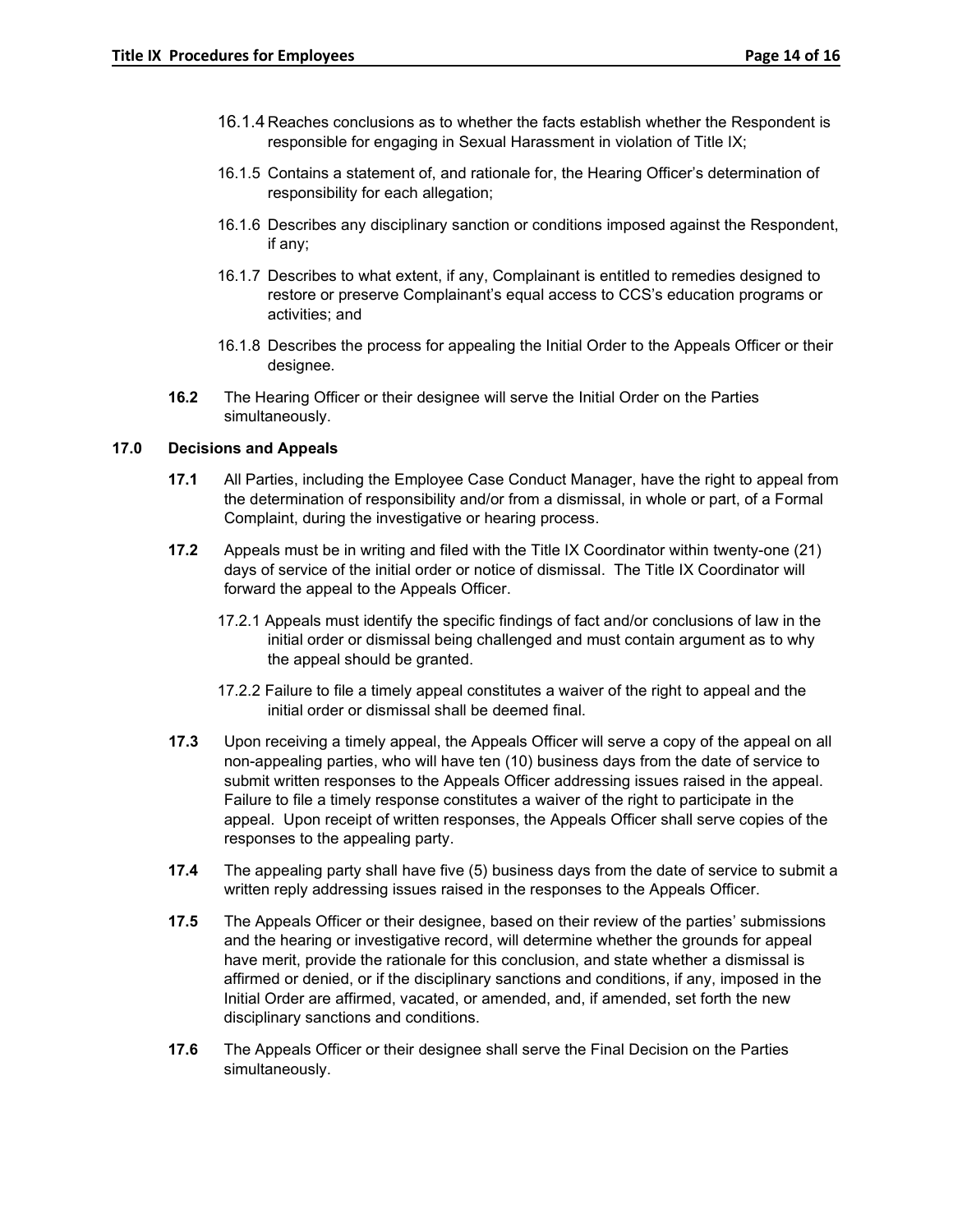**17.7** All decisions reached through this process are final and may be judicially appealed pursuant to applicable provisions of RCW 34.05, including, but not limited to, the timelines set forth in RCW 34.05.542. No decisions or recommendations arising from this disciplinary procedure will be subject to grievance pursuant to any CBA.

#### **18.0 Title IX Administrators**

- **18.1** Title IX Administrators shall perform their duties free from bias or conflicts.
- **18.2** Title IX Administrators shall undergo training on the following topics appropriate to their role:
	- 18.2.1 The definition of Sexual Harassment under this procedure,

18.2.2 The scope of CCS's educational programs and activities,

18.2.3 How to conduct an investigation,

- 18.2.4 How to serve impartially without prejudgment of facts, conflicts of interest, or bias,
- 18.2.5 Use of technology used during an investigation or hearing,
- 18.2.6 The relevance of evidence and questions, and

18.2.7 effective report writing.

- **18.2** All Title IX Administrator training materials shall be available on CCS's Title IX webpage.
- **18.4** Title IX Administrators may not require, allow, rely upon, or otherwise use questions or evidence that seeks disclosure of privileged communications, unless the privilege has been effectively waived by the holder. Please see section 15.1.6.

#### **19.0 Grievance Procedure – Dismissal**

- **19.1** Mandatory dismissal. The Title IX Coordinator or their designee will dismiss the Title IX allegations, if during the course of a formal investigation under this procedure, the investigator determines that the alleged misconduct in the Formal Complaint:
	- 19.1.1 Does not meet the definition of Sexual Harassment under Title IX, even if proved; or
	- 19.1.2 Did not occur in the context of a College Education Program or Activity; or

19.1.3 Occurred outside the United States.

- **19.2** Discretionary dismissal. CCS may dismiss a Title IX claim in whole or in part, if:
	- 19.2.1 The Complainant notifies the Title IX Coordinator or their designee in writing that they would like to withdraw the Formal Complaint in whole or in part;
	- 19.2.2 The Respondent is no longer employed by or affiliated with CCS; or
	- 19.2.3 Specific circumstances prevent CCS from gathering evidence sufficient to complete the investigation of the Title IX allegations in whole or in part.
- **19.3** The Title IX Coordinator or their designee will provide both Parties written notice if Title IX allegations are dismissed with an explanation for the dismissal.
- **19.4** Mandatory or discretionary dismissal of a Title IX claim does not preclude CCS from investigating and pursuing discipline based on allegations that a Respondent violated